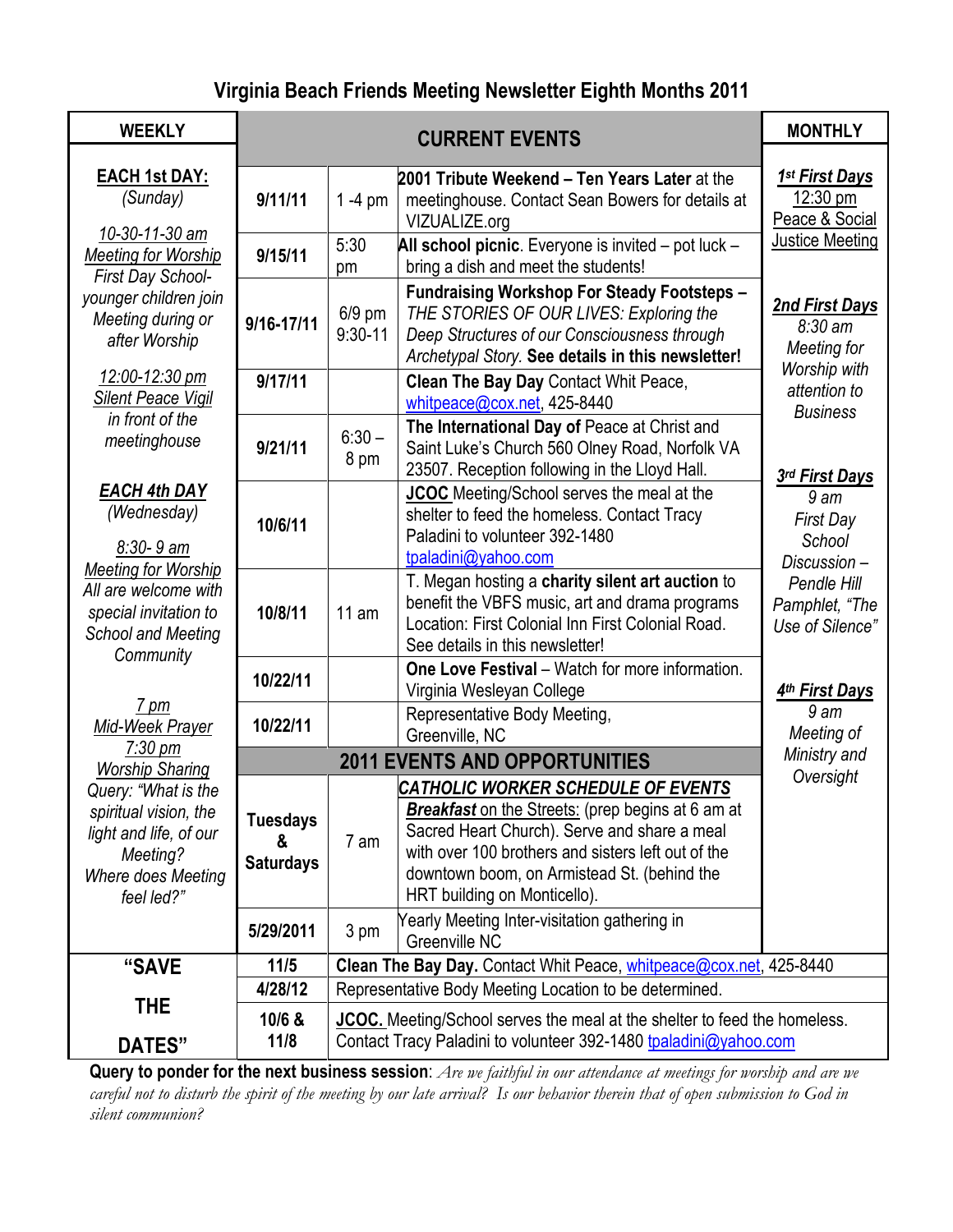*Query #1: Do we faithfully uphold our testimony for worship which is based on silent waiting, and for free and unprogrammed ministry that may be shared by all? Is there a living silence in which we feel drawn together by the Light of Christ, the power of God in our midst; and is this inspiration carried over into our daily lives? Do we come to Meeting with hearts and minds open and ready to worship in silence or in vocal ministry or prayer as the Holy Spirit leads us? Does our meeting encourage those who may have a gift for the spoken ministry?*

**Response**: Friends palpably feel the living silence among us when we gather, and carry it with us from our meeting. Queries, as a focus for our gathering, allow us to dwell in the mystery of our experience and knowledge of God and each other. Our living silence and appreciated occasional vocal expressions, as led, offer us the expectance of insight for ourselves and our larger community.

#### **+++++++++++++++++++++++++++++++++++++++++++++++++++++++++++++++++++++++++++++++++++++**

#### **Meeting for Worship with Attention to Business 8/14/2011**

**Meeting opened** with a waiting silence with approximately 14 members and attenders present.

**Treasurer's Report** (attached) from Dave French. Discussion about reporting styles of financial information followed. Also decided

- The Investment Committee and Treasurer will determine a frequency and practice for auditing Meeting finances and investment strategies.
- Budget Committee for 2012 will be collecting information for creation of 2012 budget from all committee conveners in tenth month 2011.
- Friends felt it would be helpful if monthly budgeted outcomes were emailed to meeting members monthly. Treasurer was happy to make this available.

#### **Head of School Report** from Linda Serrette.

#### **Physical Plant/Maintenance:**

- The major task this summer has been to improve safety and security on campus.
- Motion sensitive security lights have been put up in our most vulnerable areas.
- A thorough safety inspection was done on all buildings.
- Currently, repairs and painting of Middle School and Cottage are underway.
- $\bullet$  There was a campus clean up on Saturday 23<sup>rd</sup> July. Members of Meeting, parents and staff were involved. Thanks to the Meeting members for their tireless efforts on an extremely hot day.
- Next week the task of improving our gym storage area begins.

# **Special Events:**

- On July 29<sup>th</sup>, the school hosted an amazing event which included a very successful blood drive, collecting food for the SPCA and an informal Open House. It was also Bobby's birthday. The atmosphere around campus was wonderful.
- Our NPR ad campaign will continue into the school term.

# **Enrollment/staffing:**

- Teachers return the week of August 22<sup>nd</sup>. School begins on August 30.
- Enrollment projections remain very conservative.
- Current interest and enrollments to date are slightly ahead of last year.
- Hiring for the 11/12 year is nearly complete with T.Lauren Broccoletti taking over the position of Director of Admissions. T. Tyler Brown will teach Technology and LS Spanish.

# **Technology:**

- The new wireless system is up and running.
- SMART Boards have been installed.
- Teacher and student computers have been delivered and are in the process of being installed.
- Staff will be attending an intense day of SMART Board training on Friday 26<sup>th</sup> August.

**Facility update:** We are negotiating a long-term rental of the gym.

# **School Committee Report** from Nancy Nixon.

School Committee met on August 8, 2011. There are two new members: Jim Metcalf – who has been on SC before some years ago, and a current parent- Darlene Beckett. Many of the committees did not meet because of summer break and vacation schedules.

#### **Committee Members for 2011-2012**

 **Advancement** – Cheryl Dronzek, Darlene Beckett, Linda Serrette, Linda Smith (convener)  **COT** - Linda Smith, Lisa Wynkoop (convener) Nancy Nixon, Patrick Goold  **Budget and Finance** - Darlene, Cheryl (convener), Jim Metcalf., Linda Smith  **Spiritual Life** – Patrick Goold (convener)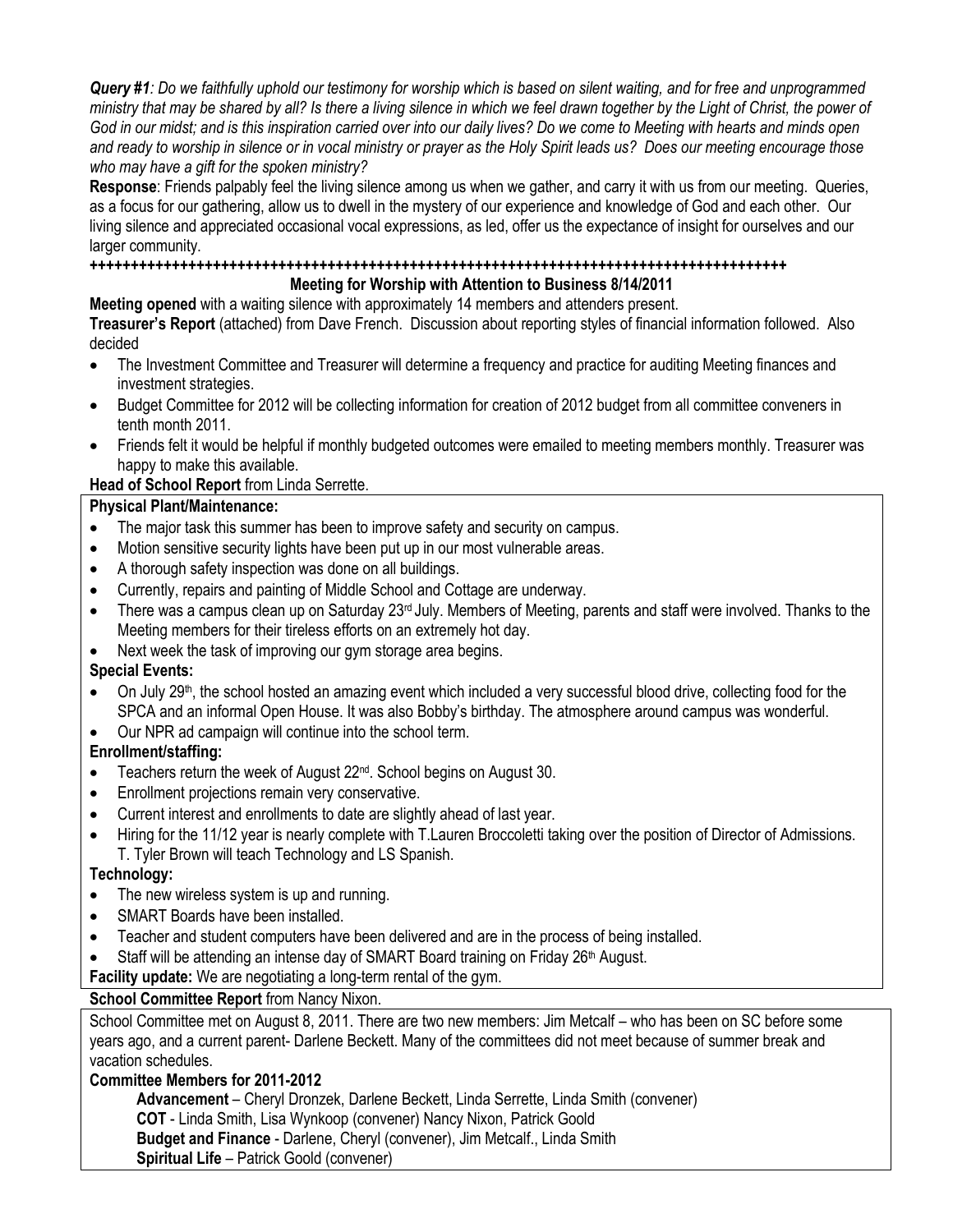| <b>School Committee</b><br>Clerk - Linda Smith                                                                        |  |  |  |  |
|-----------------------------------------------------------------------------------------------------------------------|--|--|--|--|
| Assistant Clerk - Lisa Wynkoop                                                                                        |  |  |  |  |
| Recording Clerk - Nancy Nixon                                                                                         |  |  |  |  |
| Treasurer- Cheryl Dronzek                                                                                             |  |  |  |  |
| <b>Property Committee</b> - Jim Metcalf, Nancy Nixon, Lisa Wynkoop, Linda Smith, Linda Serrette                       |  |  |  |  |
| <b>School Committee Goals for 2011-2012</b>                                                                           |  |  |  |  |
| 1. Quakerism - maintaining our roots.                                                                                 |  |  |  |  |
| 2. Rebuild trust relationship between SC/faculty and staff                                                            |  |  |  |  |
| 3. Information dissemination - transparency                                                                           |  |  |  |  |
| 4. Enhance Giving to the Annual Fund                                                                                  |  |  |  |  |
| 5 Re-affirm our commitment to professional development                                                                |  |  |  |  |
| 6. Achieve financial stability                                                                                        |  |  |  |  |
| 2011-2012 working budget has been adopted for 147 student enrollment.                                                 |  |  |  |  |
| An article in Quaker Life (July/September issue) focused on the success of a VB Friends School international program. |  |  |  |  |

# **Yearly Meeting Report by Nancy Craft**

- Over 200 people attended including 15 children.
- Quaker House in Fayetteville NC is searching for a new director to begin next Eleventh Month.
- Yearly Meeting has a new Facebook page. The web committee is working on how it is to be used.
- Dave Perry had asked for reports electronically to prepare the minute books quickly.
- Representative Body is scheduled the fourth seventh day of tenth and fourth months with the dates for this fall and spring being 110/22/2011 and 4/28/2012. The tenth month meeting is scheduled to be in Greenville NC. No location has been set for the spring meeting. VB Friends Meeting may consider hosting this meeting. Yearly Meeting next year is scheduled for 7/11-15/12 at Guilford College.
- The Davidson Meeting has a capital campaign to building a meeting house. The land was donated by a meeting member. VB Friends Meeting and our members may consider supporting our newest monthly meeting by donating to this cause.

**Membership.** A letter from Bob Young was read asking for consideration for membership. A Clearness Committee was formed: Louise Wilson, Nancy Nixon, Rebecca Mani, Judith Stephens, Dave French, and Gillian Spencer.

**Meetinghouse use**. Tidewater Sowers of Justice, a Catholic group devoted to Peace and Social Justice, asked for use of the Meeting House for a meeting with a speaker, Angie O'Gorman, on 10/22/11. The date/time is available. This group's mission is compatible with VBFM and they are a community partner. Members expressed support of this group and its use of the Meeting House free of charge.

**Membership.** William Hall requested VBFM to consider him for membership in our meeting. A Clearness Committee was formed: Dave French, Nancy Craft, Paula Justice, and Rose Kennedy.

**Ministry and Oversight Report** was given by Paula Justice.

- Ministry and Oversight is planning the third in a series of discussions focused on the booklet, "The mind of Christ," on 8/28/11 following the Peace Vigil. This will be a potluck meal. We will invite the VB Friends School staff to join us at 12:30 for the meal. Dave French's commentary on this topic will be handed out in hard copy on first day 8/21/11, and sent this week via email to the VBFM mailing list.
- The query, "What is the Meeting's responsibility to our Meeting, our local community, and our larger world?" is presented and asked to be a focus of consideration in our committees. This is suggested as a year-long project.
- A project is underway in Ministry and Oversight. The group is writing out the history, beliefs and meeting projects. May create documents as led.

A partial **Peace and Social Justice report** was also presented by Paula Justice. A workshop will be offered to meeting and community members called, "The Stories of Our Lives," as a fundraiser for Virginia Lockett's work in Vietnam under her nonprofit organization, Steady Footsteps. It will occur in two parts, one part on 6<sup>th</sup> Day evening, 9/16/11, including a dinner meal, and one on 7<sup>th</sup> day morning, 9/17/11. Meeting approved this project and the use of the Meeting House. Assistance will be required from meeting members to complete this project, particularly with the dinner meal. Bob Clapp, Clerk for the day and Patricia Swan, Recording Clerk

**FUNDRAISING WORKSHOP FOR STEADY FOOTSTEPS – THE STORIES OF OUR LIVES: Exploring the Deep Structures of our Consciousness through Archetypal Story A Two-part Workshop led by PAULA JUSTICE I: FRIDAY, SEPTEMBER 16 - 6 to 7 PM - Potluck Dinner 7 to 9 - Retelling of the Prodigal Son Parable with participatory audience analysis SUGGESTED DONATION for Steady Footsteps: \$10**